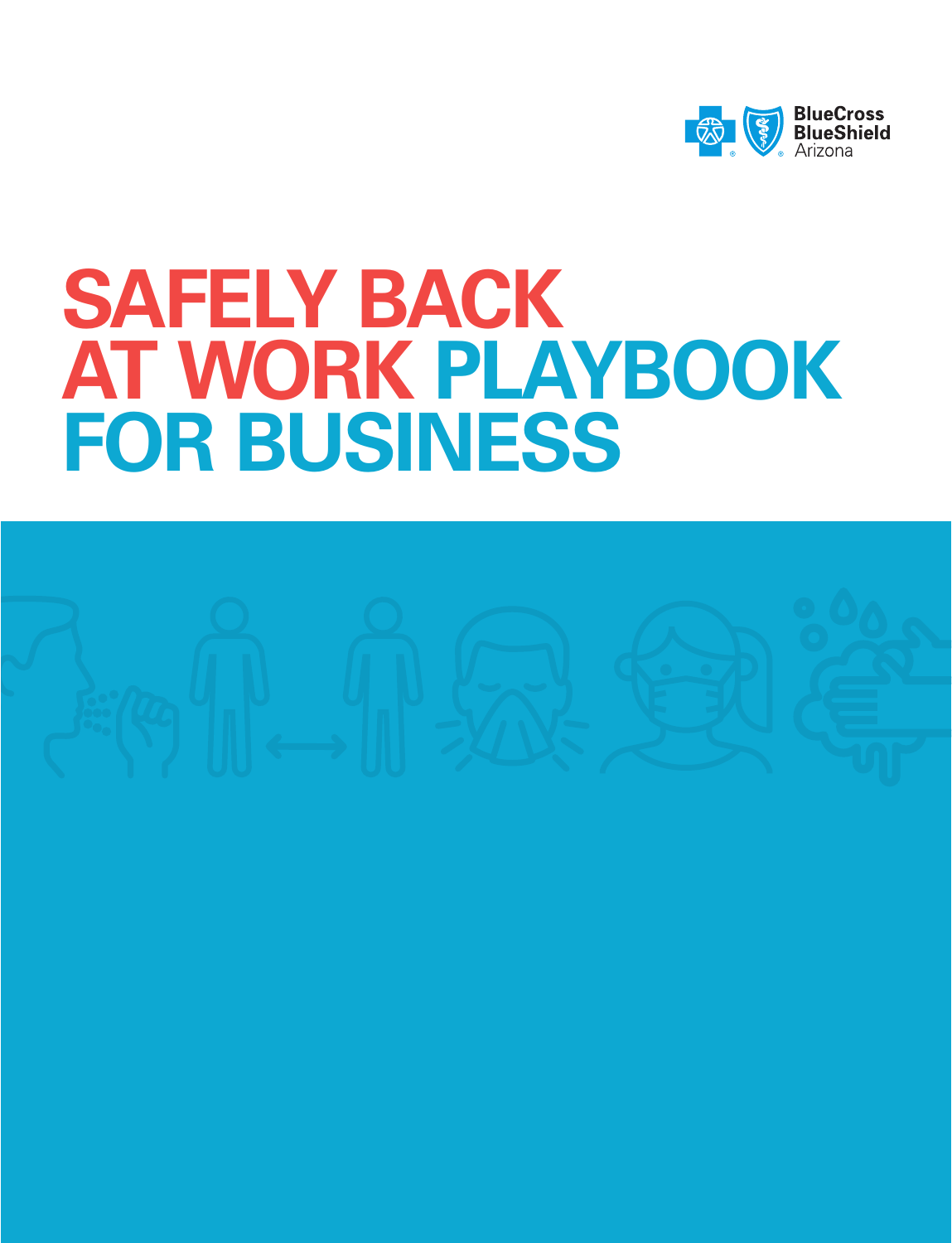# **Arizonans have a history of resiliency.**

## **We're a community that has gone through a lot together and we will get through this as well.**

Blue Cross® Blue Shield® of Arizona (BCBSAZ) has been working hard to support you and keep you covered with our workforce of more than 2,400 working full time—97% of us from home. Now that we are turning our attention toward returning safely to work, our own teams of clinical, facilities, human resources, and change management professionals have spent countless hours outlining our playbook for keeping our employees safe.

Inspiring

As your partner in healthcare, we want to share some of our thinking and planning with you in hopes that it might accelerate some of the work you are doing to safely transition employees back to your place of work. We understand that your organization's structure will be unique, but you can customize our recommendations from this playbook.

We will do our best to keep you updated. Also, please feel free to reach out to your broker or BCBSAZ representative for additional information.

Stay safe and be well,

Pam Kehaly President and CEO, Blue Cross Blue Shield of Arizona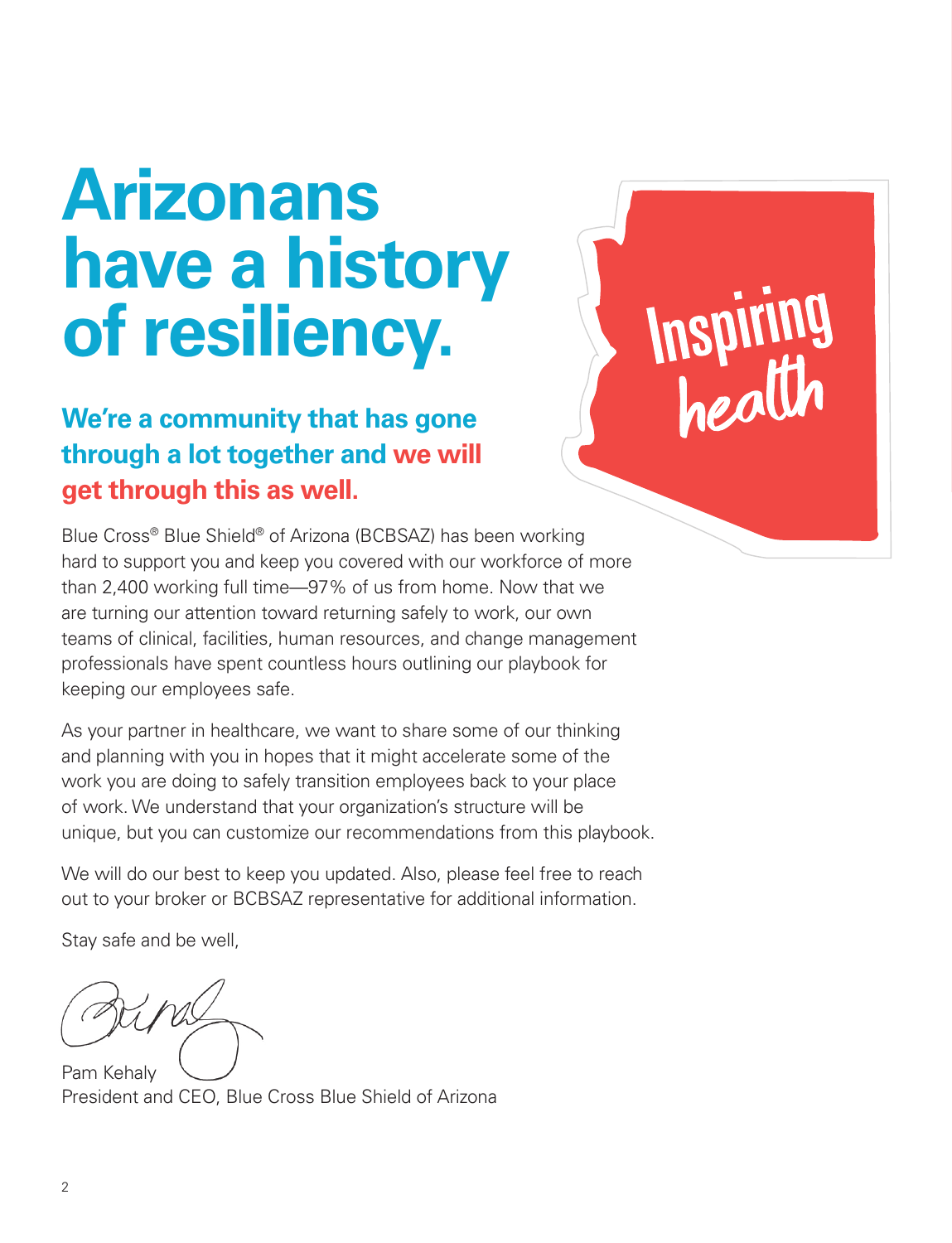# **Balanced Approach**

As Arizona begins the journey back to business, many employers are working hard to balance employee and customer safety with ongoing business demands and economic health. Like you, BCBSAZ has worked hard to balance our approach, even while new information is coming in each day.

Regarding COVID-19, businesses and communities should monitor the environment to best balance economic health, employee safety, and business interests. As noted in the chart below, more stringent levels of caution are required for different conditions.

| <b>What to Watch for as</b><br><b>Business Returns</b> | <b>Remote Work or</b><br><b>Limited Operations</b> | <b>Partial Return</b>   | <b>Return</b>           |  |  |
|--------------------------------------------------------|----------------------------------------------------|-------------------------|-------------------------|--|--|
| Transmission of the Disease                            | Increasing                                         | Level                   | <b>Decreasing</b>       |  |  |
| Active Number of Reported Cases                        | Increasing                                         | Level                   | <b>Decreasing</b>       |  |  |
| <b>Mortality Rates</b>                                 | Increasing                                         | Level                   | Decreasing              |  |  |
| <b>Health System Capacity</b>                          | <b>Decreasing</b>                                  | Level                   | Level or Increasing     |  |  |
| <b>Employee Testing to Ensure Safety</b>               | <b>Limited</b>                                     | Increasing              | <b>Widely Available</b> |  |  |
|                                                        | <b>High Caution</b>                                | <b>Moderate Caution</b> | Caution                 |  |  |

For your reference, we have developed this playbook with information gathered from the government, the private sector, and our own physicians and experts.

## **Contents:**

You can download and share a PDF of the *Safely Back at Work Playbook for Business* by visiting **azblue.com/employersupport-covid19.**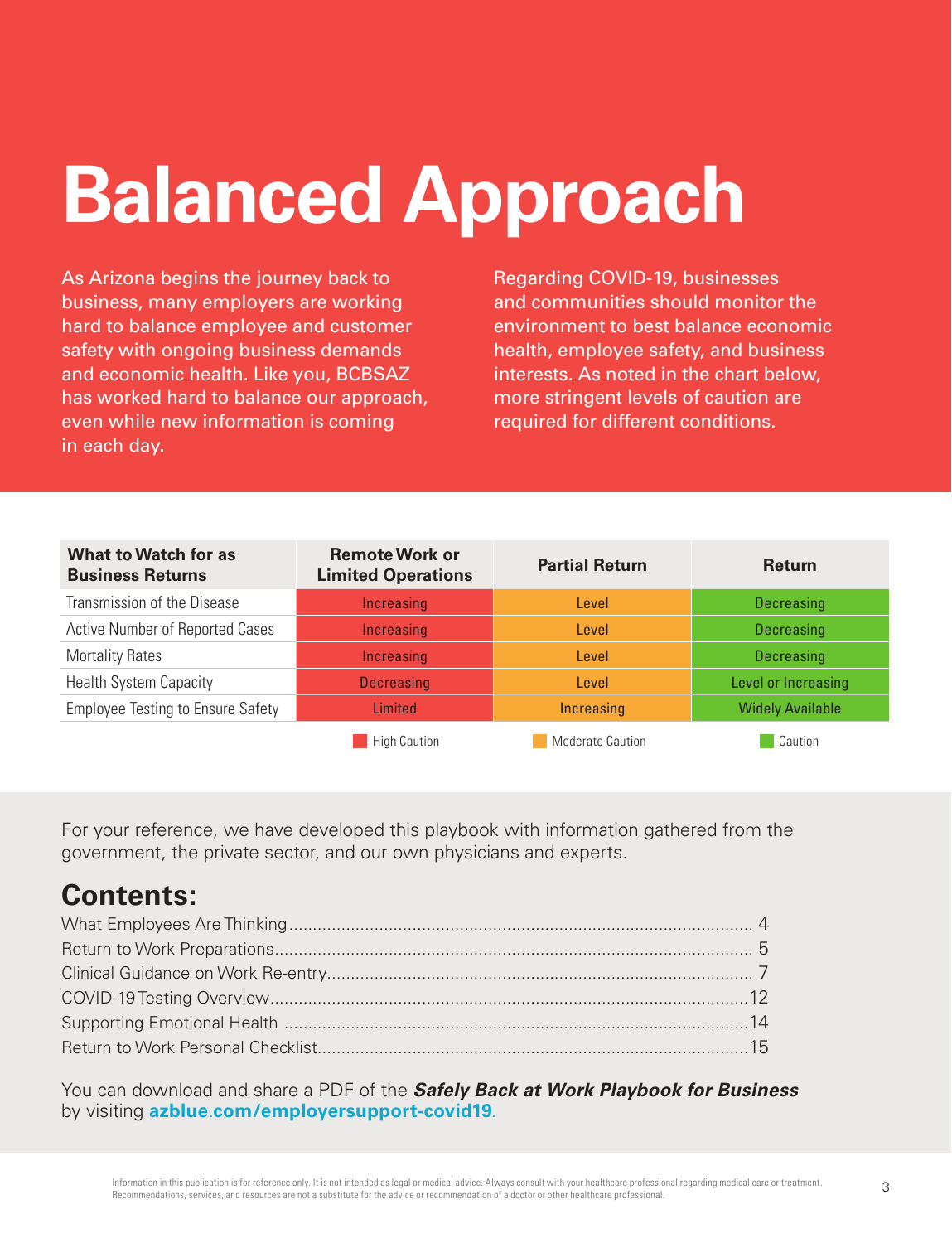# **What Employees Are Thinking**

It's especially important, when everyone is experiencing extra levels of stress and anxiety, that we listen and understand how employees are feeling about returning to work.

We want to share with you the learnings from a BCBSAZ survey conducted April 28-29, 2020, among our 2,400 employees. The survey was intended to help us better understand how working from home has affected our employees and how they feel about returning to work after restrictions are lifted. While the results are specific to BCBSAZ employees, we hope the insights will help inform your transition plan.

## **Key BCBSAZ employee findings:**

97% <sup>Very or somewhat satisfied with</sup><br>
while teleworking<br>
while teleworking their ability to perform their job while teleworking

71%

Able to return to work on site on a voluntary basis when Arizona's stay-at-home order is lifted

99%

Willing to continue working from home during a phased return-to-work period

**The top two reasons identified as preventing employees from returning to the office** 

while teleworking

Very or somewhat satisfied with their ability to support our customers

Childcare **39% 47%** issues

88%

Consider themselves to be in a high-risk category

Would be interested in continuing to telework indefinitely

**The top responses given to the question, "Which of the following would help you feel more comfortable in returning to work? Select all that apply."** 

| <b>Response</b>                                      | 20% | 40% | $60\%$ 80% | 100% |  |
|------------------------------------------------------|-----|-----|------------|------|--|
| Deep cleaning the building on a regular basis        |     |     |            |      |  |
| Providing Clorox <sup>®</sup> wipes to all employees |     |     |            |      |  |
| Ensuring everyone sits six feet apart                |     |     |            |      |  |
| Temperature testing                                  |     |     |            |      |  |
| Providing a blood test for antibodies                |     |     |            |      |  |
| Having employees wear a mask                         |     |     |            |      |  |
| Other (please specify)                               |     |     |            |      |  |

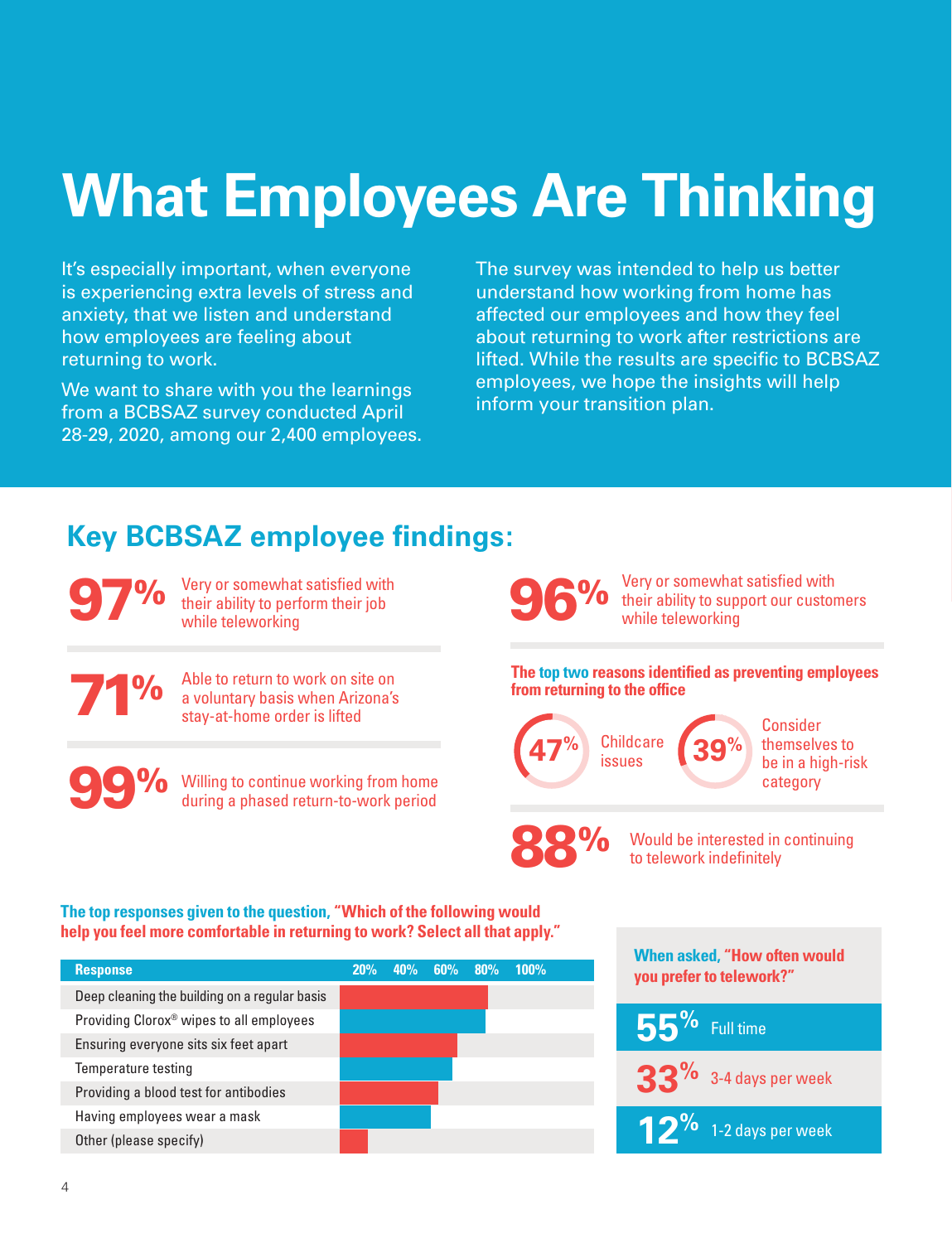# **Return to Work Preparations**

As employees start returning to work, they are placing their confidence and trust in their leaders to prepare for a safe and healthy return. Collaboration has never been more necessary, and Human Resources, Facilities, and Communications all play an increasingly important role in preparing and managing your new work environment.

Welcoming employees back to work will require a big commitment—ensuring that

employees feel secure, responding to concerns or worries, and helping employees understand the new guidelines and precautions.

Although each work environment is unique and businesses range from small to large, the following recommendations may be helpful in meeting the needs of your preparation.

## **Get Organized**

Depending on the size of your business, consider launching a cross-functional team to develop your return-to-office plan. If your organization is small, invite employees to participate in planning or even enlist perspective from trusted business advisers.

## **Communication Is Key**

Employees want to be heard. Engaging them early and frequently will help build their confidence about returning to the office.

- Survey employees prior to their return to better understand what they are thinking and how they feel.
- Draft a proactive communications plan and manage it as a priority project.
- Reassure your team that their safety is the priority.
- Help managers and employees understand what's new, and what to expect.
- Develop leadership and employee FAQs and make them easy to access.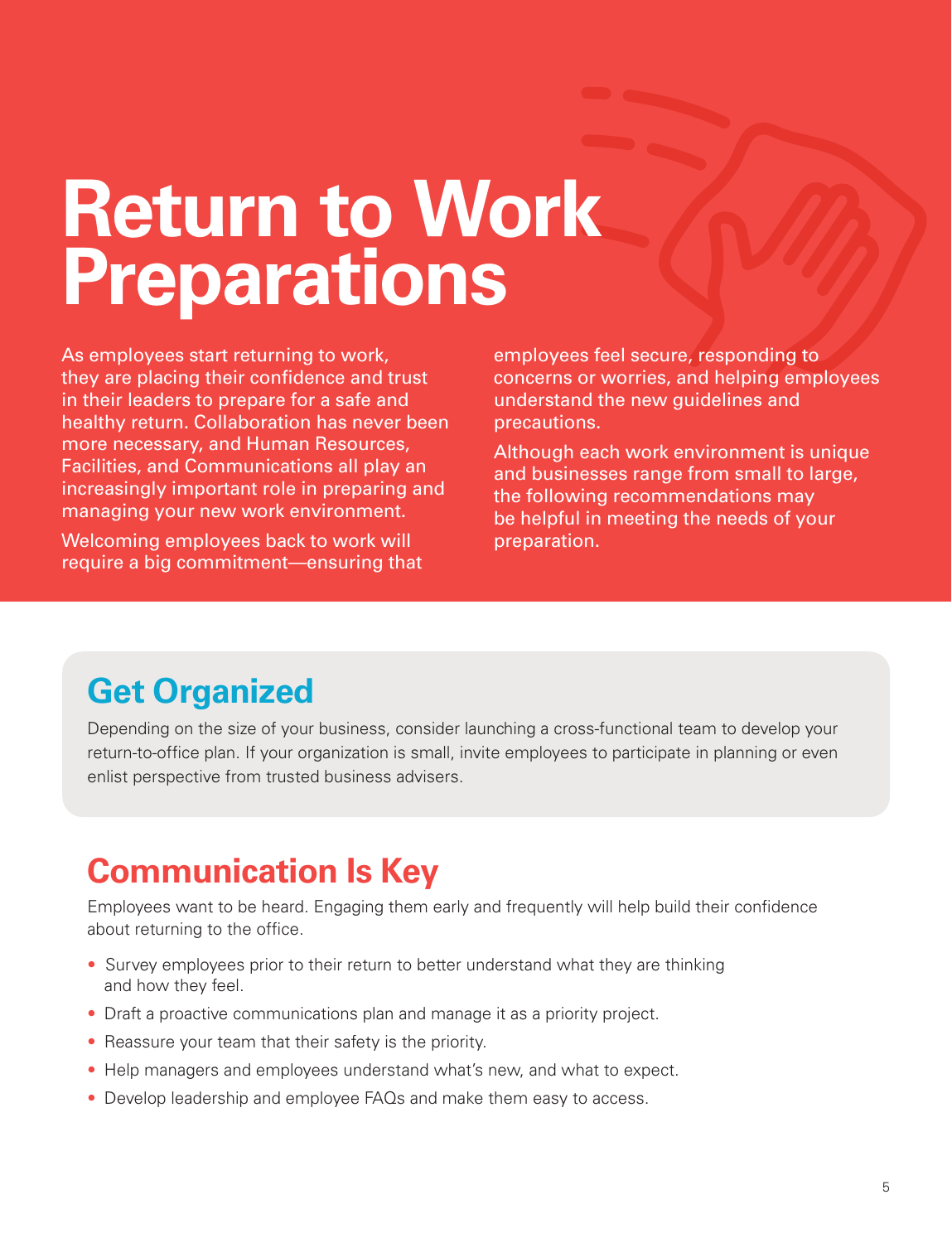## **Develop or Revise Policies and Procedures**

Returning to work in this new environment will likely challenge the policies and procedures you have in place today. Revising your guidelines will help you get ahead of employee questions.

- Consider if telework can be continued or extended—it may become a more permanent part of the future.
- Revise teleworking policies and guidelines to support employees who express concern about returning to the office because of potential exposure or childcare constraints.
- Consider a phased return so that new processes, guidelines, and safety additions are finalized, installed, and communicated to employees.
- Draft guidelines for business travel and encourage employees to discuss personal travel plans with management. (Personal travel outside the United States may require a 14-day quarantine upon return.)
- Discuss paid and unpaid time-off policies with employees who have flu-like symptoms.
- Build in training redundancy to prepare for inevitable absenteeism consider that not only sick employees will stay home; others may need to care for the sick (or children, if schools remain closed).
- Determine if digital files rather than paper formats (e.g., documentation, invoices, inspections, forms, agendas) can be effectively used.
- Consider what reserve supplies might be necessary to store (e.g., cleaning supplies, masks, gloves, or other protective equipment).
- Train managers/leadership on all of the new office procedures, how to spot symptoms of COVID-19, and what to do if an employee reports having COVID-19 or if they think an employee might have it.







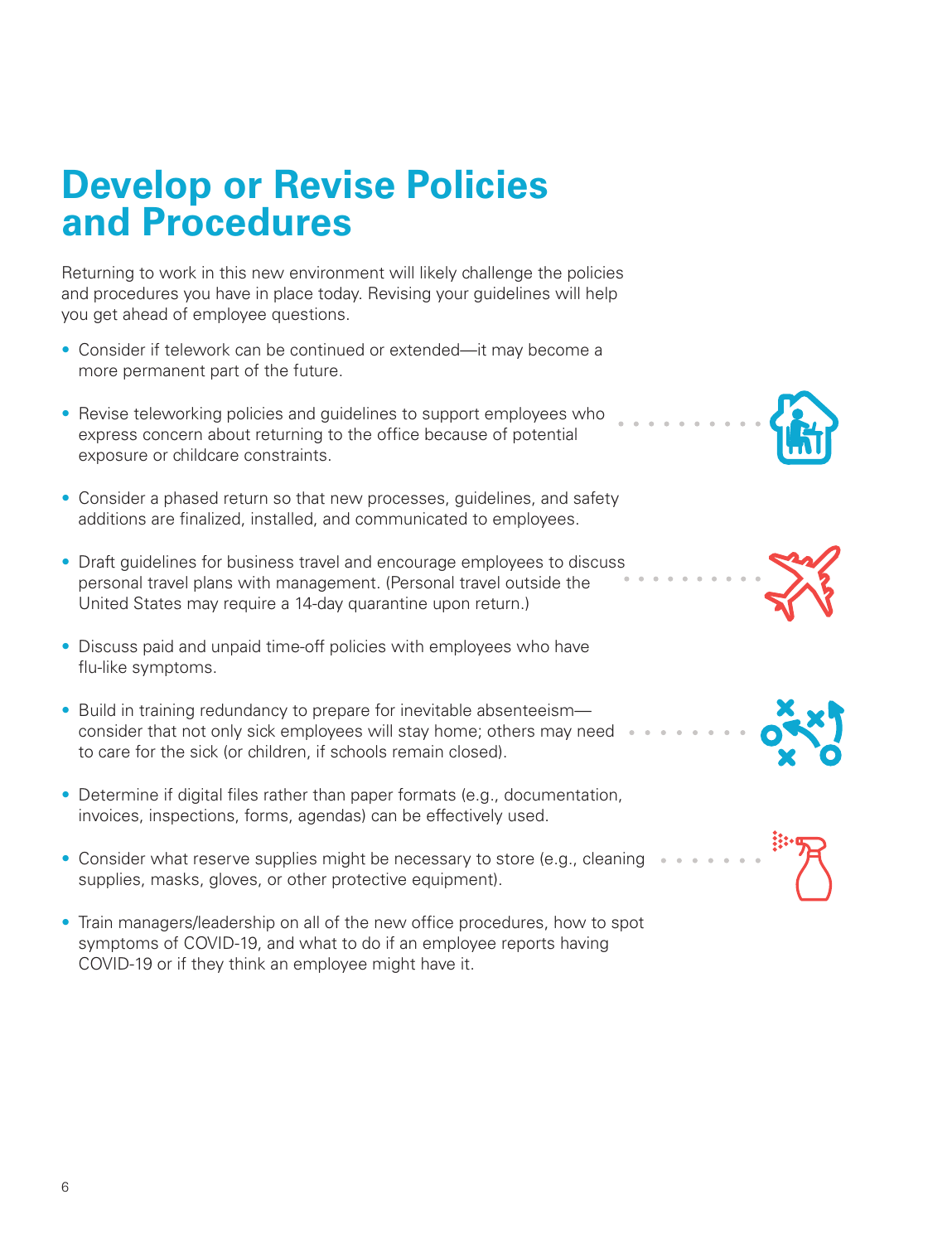# **Clinical Guidance on Work Re-entry**

Protecting your employees from potential exposure once work on site has resumed is not a simple task. You're not alone if you get overwhelmed just thinking about it. The BCBSAZ Crisis Management team, under the direction of Chief Medical Officer James Napoli, M.D., and Vice President of Clinical Operations Darren Wethers, M.D., has created the following guidance.

There are a number of guidelines that indicate when and how returning to a work setting might be best managed. At BCBSAZ, we are tracking 14-day reductions in mortality rates, reported

cases, and hospital capacity. As these indicators improve, we are taking a phased approach to returning to work. Understanding that each business setting is different, the information on the following pages can help you create the safest possible environment.

Since COVID-19 information, protocols, and recommendations are continually changing, please stay informed of the most current Centers for Disease Control (CDC) and Arizona Department of Health Services recommendations and information.



### **Dr. Napoli, Chief Medical Officer**

Dr. Napoli holds a master's of medical management degree from the University of Southern California, a doctor of allopathic medicine degree from Medical College of Ohio, and a bachelor's degree from Ohio State University.



### **Dr. Wethers, Vice President of Clinical Operations**

Dr. Wethers attended medical school at Northwestern University and received a bachelor's degree from Morehouse College.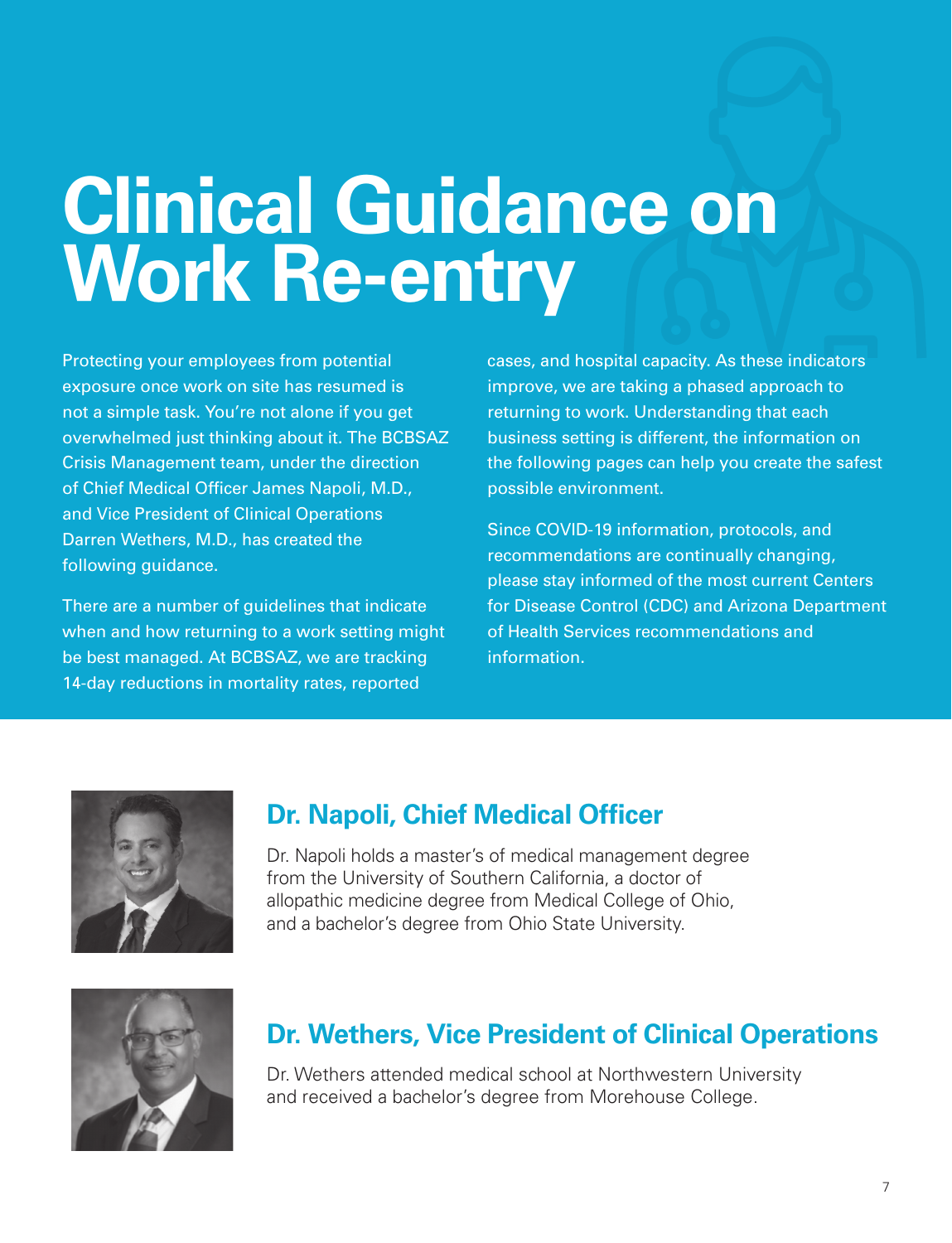## **Important Points from the Blue Cross Blue Shield of Arizona Clinical Team**

- Currently, stay-in-place orders are lifted, allowing for return to worksites. Keep in mind, though, that a resurgence in COVID-19 spread may cause other types of restrictions in the future. Re-entry should occur in phases, based on the stage of community recovery from the pandemic. 1
- Consider special needs of vulnerable populations and their caregivers, who may require special accommodations (the elderly; individuals with conditions such as high blood pressure, diabetes, chronic lung disease, obesity, or asthma; and those whose immune systems may be compromised by chemotherapy or other conditions/treatments). 2
- One of the simplest and most effective ways to protect your employees from contracting the coronavirus is the practice of social distancing and wearing face masks in common areas. Increasing the space between employees reduces the risk of transmission. The effectiveness of these measures can be seen in communities across the globe: Those following social distancing rules show a lower rate of infection. 3

## **What Employers Can Do**

## **Clean and Sanitize**

- Deep clean and increase cleaning frequency to several times daily.
- Follow the CDC's guidelines for cleaning and disinfecting.
- Install disinfectant wipe dispensers and hand sanitizer stations.
- Equip bathrooms with hands-free faucets, toilets, and soap and towel dispensers.
- Any computer equipment returning to the office from home should be properly sanitized.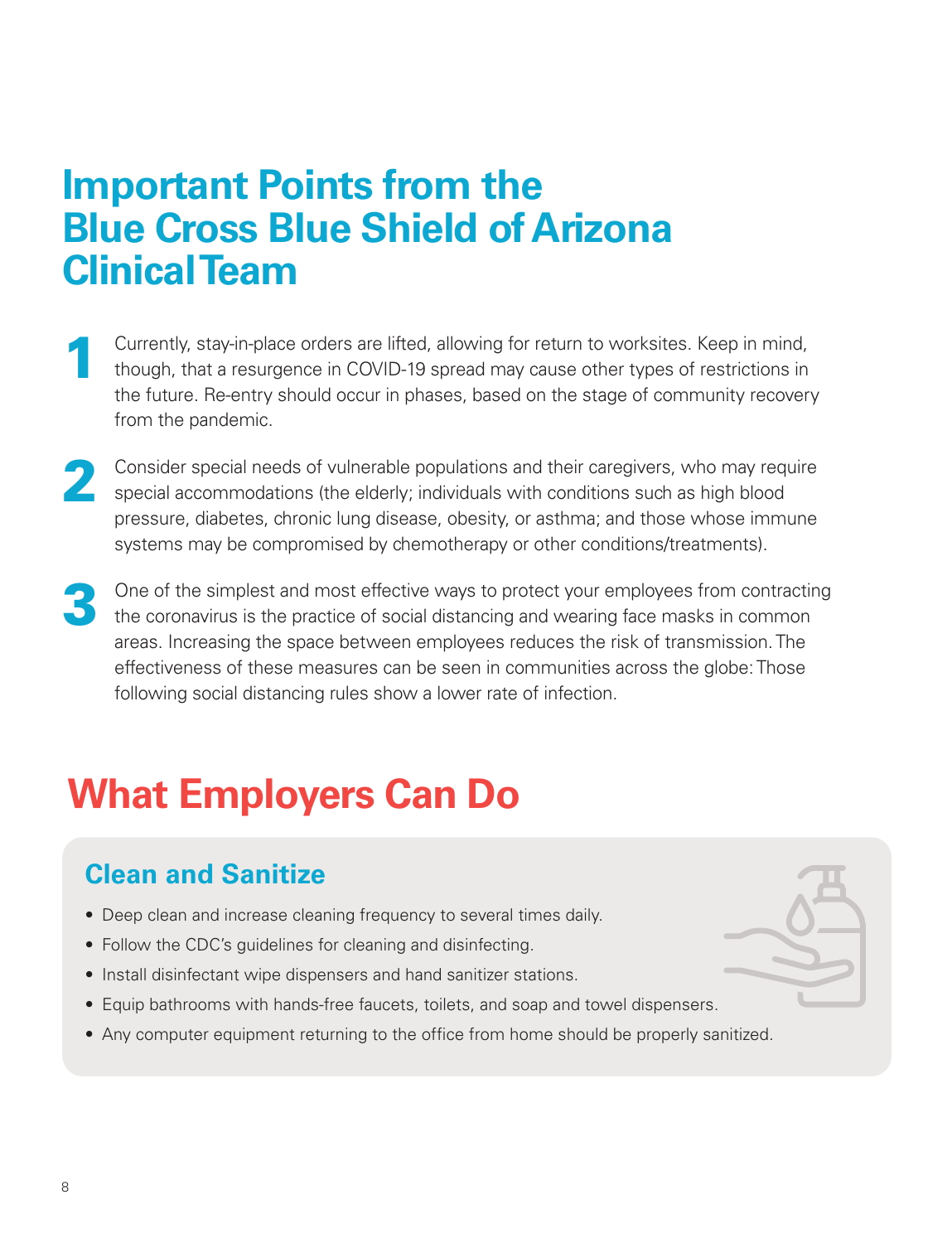### **Institute Safety Protocols**

- All employees should be required to wear a face mask prior to entering the building and keep it on when walking to and from individual workspaces as well as in common areas (hallways, restrooms, etc.).
- The CDC recommends washing cloth face masks regularly, after each day of use.
- Workstations should be at least six feet apart to allow employees to remove their masks at their workstation.
- Gloves are not recommended, as they can lead to cross contamination and can spread germs if not used properly. However, if gloves do need to be worn for specific jobs or tasks, it's important to understand how to use them, how to take them off properly, and how to avoid contaminating surfaces with potential germs.
- Returning employees should be screened with a temperature check prior to entering the building. Any employee with a temperature of 100.4° F or greater should be asked to return home and continue teleworking, if possible, for at least 14 days. Screening should occur once per day.
- Ideally, employees should be screened outside, prior to entering the building. Temperature screenings should be confidential and should be done with the utmost care and privacy. The person administering the screening should also be tested daily to ensure they do not have a temperature.
- Continue providing accommodations for vulnerable populations who may have special needs.

### **Ensure Physical Distance**

- CDC recommendations related to social distancing must be followed as much as possible.
- Close or restrict access to common areas and limit elevator capacity.
- Ensure physical distancing by removing chairs from conference and break rooms and staggering workstations or work areas.
- Add protective panels or increase the height of existing partitions in cubicle areas.
- Consider alternating work schedules to minimize employee proximity and contact.
- Encourage telework whenever possible.
- Employees and customers should not congregate in groups; if your business has a waiting area that does not allow for six feet of physical distancing, customers should instead wait outside or in their cars.
- All visitors and vendors need to be notified of the required safety protocols and procedures associated with re-entry.
- Face-to-face meetings should have no more than 10 attendees and must adhere to physical distancing guidelines.
- Larger meetings (more than 10 people) should be accommodated using technology.
- Discourage use of other employees' phones, desks, offices, or other work tools and equipment, when possible.
- Ensure adequate air circulation.

 $\sim$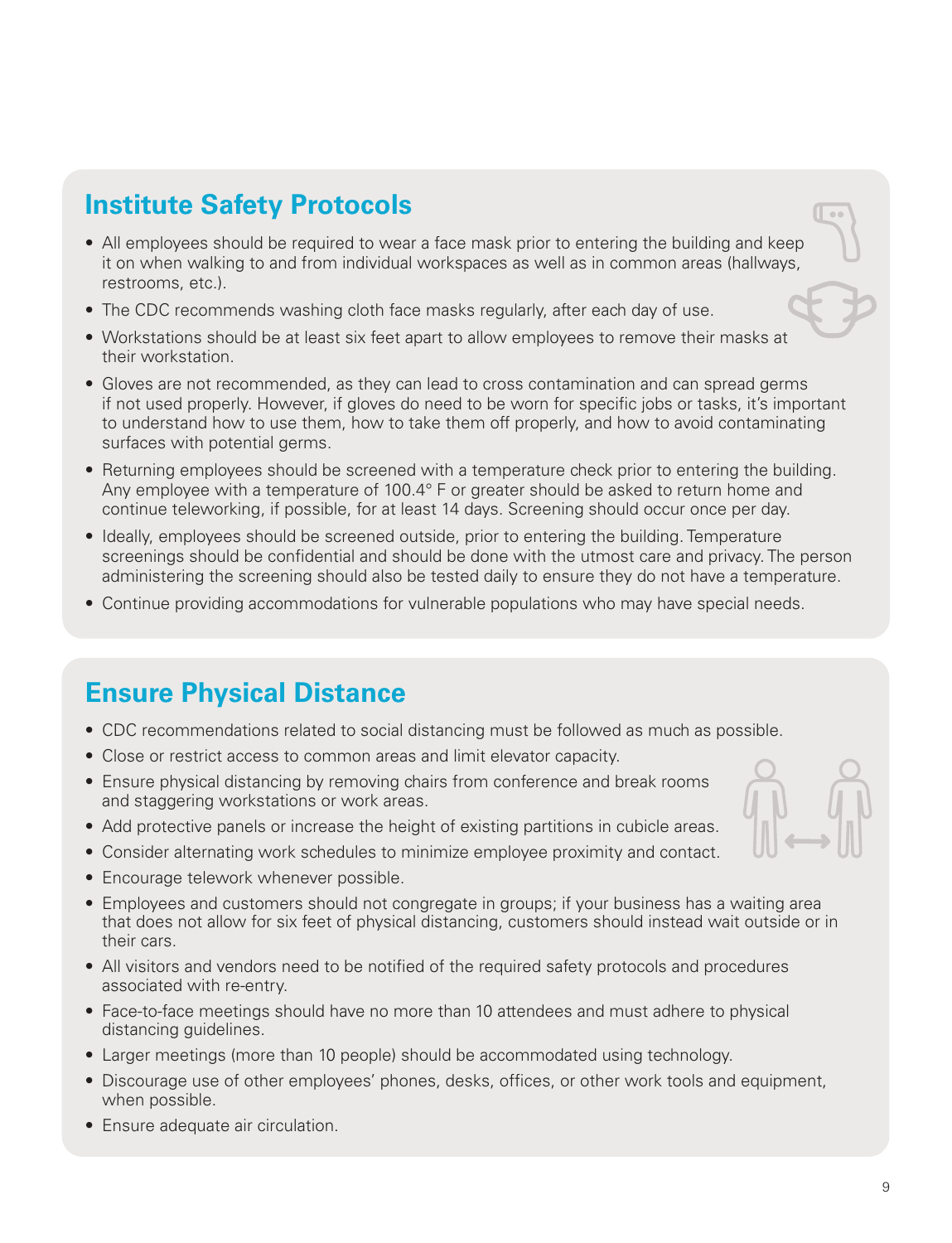### **What Employers Need to Do, cont'd.**

### **Follow Clinical Requirements**

- Employees who are asymptomatic and have no known exposure to COVID-19 may return to work when re-entry occurs.
- Employees who are sick at the time of the re-entry (COVID-19-related or not) should notify their managers and remain at home until they recover and receive permission to return to work.



- If an employee contracted COVID-19 during the period of remote work and has fully recovered, and more than 14 days have elapsed since symptom onset, plus a minimum of three days without symptoms or fever, then that employee may return to work.
- If an employee has traveled outside of the United States, before they can return to the workplace they must either work from home or take paid time off (PTO) for 14 days.
- If an employee has had close contact with someone who has tested positive, they must work from home or take PTO for 14 days.
- If an employee has close contact with an ill person who is suspected of having COVID-19, they must work from home for 14 days or take PTO for 14 days or until a negative test for COVID-19 is communicated.
- All employees may be subject to non-contact temperature assessment and a symptom questionnaire upon entry at the worksite; this request may be made more than once per day (for example, if an employee leaves the workplace and returns, additional screening may be requested).

#### **Symptom Questionnaire**

Ask employee: Have you developed any of these symptoms in the past 14 days?

- Fever (100.4° F/38° C or higher)
- Aches and pains
- Cough
- Coughing up blood
- Bluish lips or face
- Sore throat
- Loss of sense of smell or taste
- Persistent chest pain or pressure
- Shortness of breath
- Extreme difficulty breathing (gasping for air)
- Abdominal pain
- Diarrhea
- Vomiting
- Extremely dizzy or light-headed
- Lethargy (feeling sluggish with reduced alertness or awareness)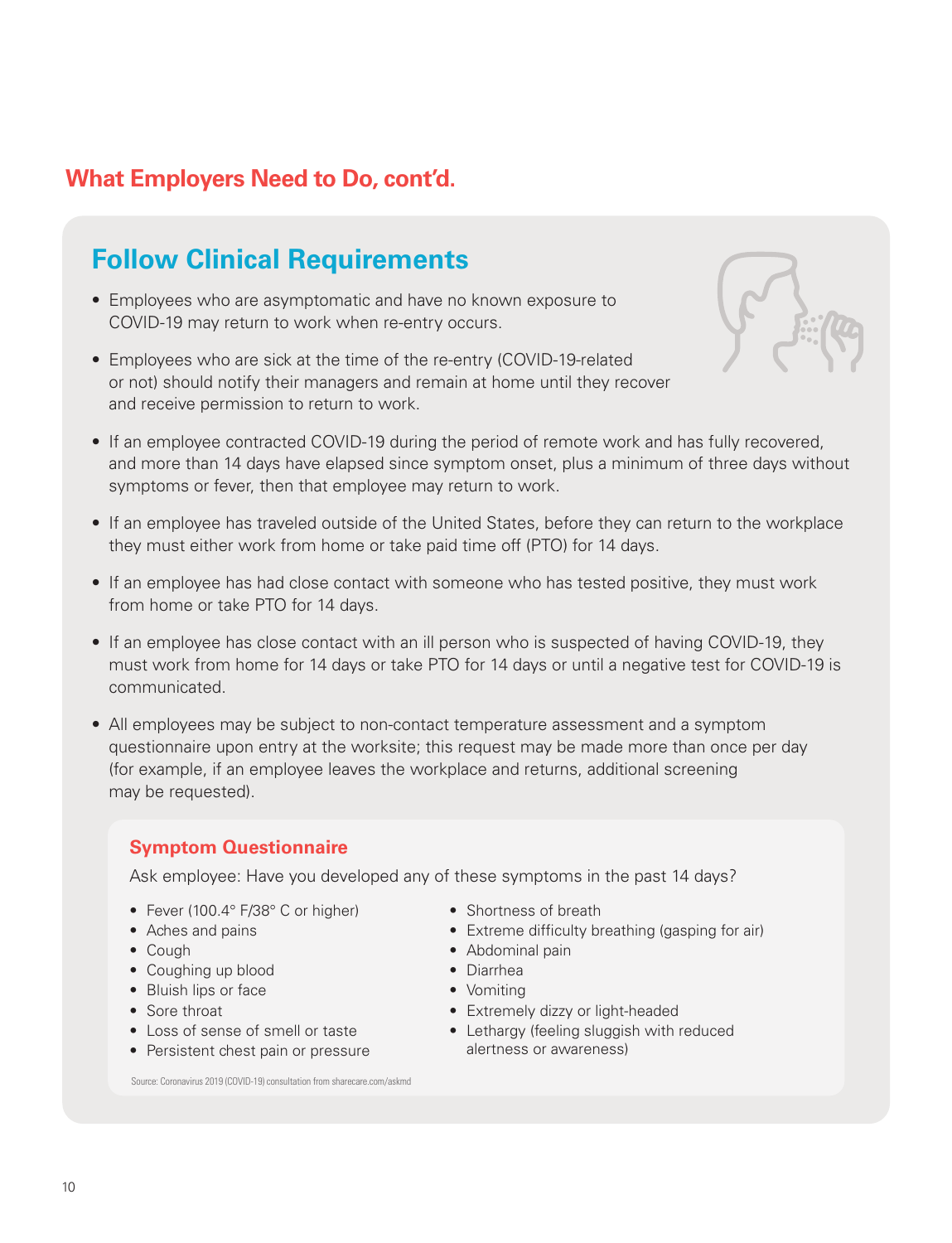- Conducting regular temperature checks and screenings can help determine if an employee is sick. If an employee has a temperature of >100.4° F, they should not come into work or should leave work to prevent exposing others to additional risk.
- Any employee found to have a temperature >100.4° F or who fails the symptom questionnaire will be asked to leave the workplace and return home, and will be encouraged to consult their healthcare provider for further guidance.
- Remind employees to report any illness to their manager, especially if they have a fever, cough, muscle aches and pains, sudden changes in the ability to smell or taste, sore throat, and/or shortness of breath.
- Do not allow employees to come to work if they feel sick; non-punitive leave policies should be in place so that employees do not feel pressured to come to work if they are sick.
- If an employee is confirmed to have COVID-19, employers should inform fellow employees while maintaining confidentiality; fellow employees should self-quarantine.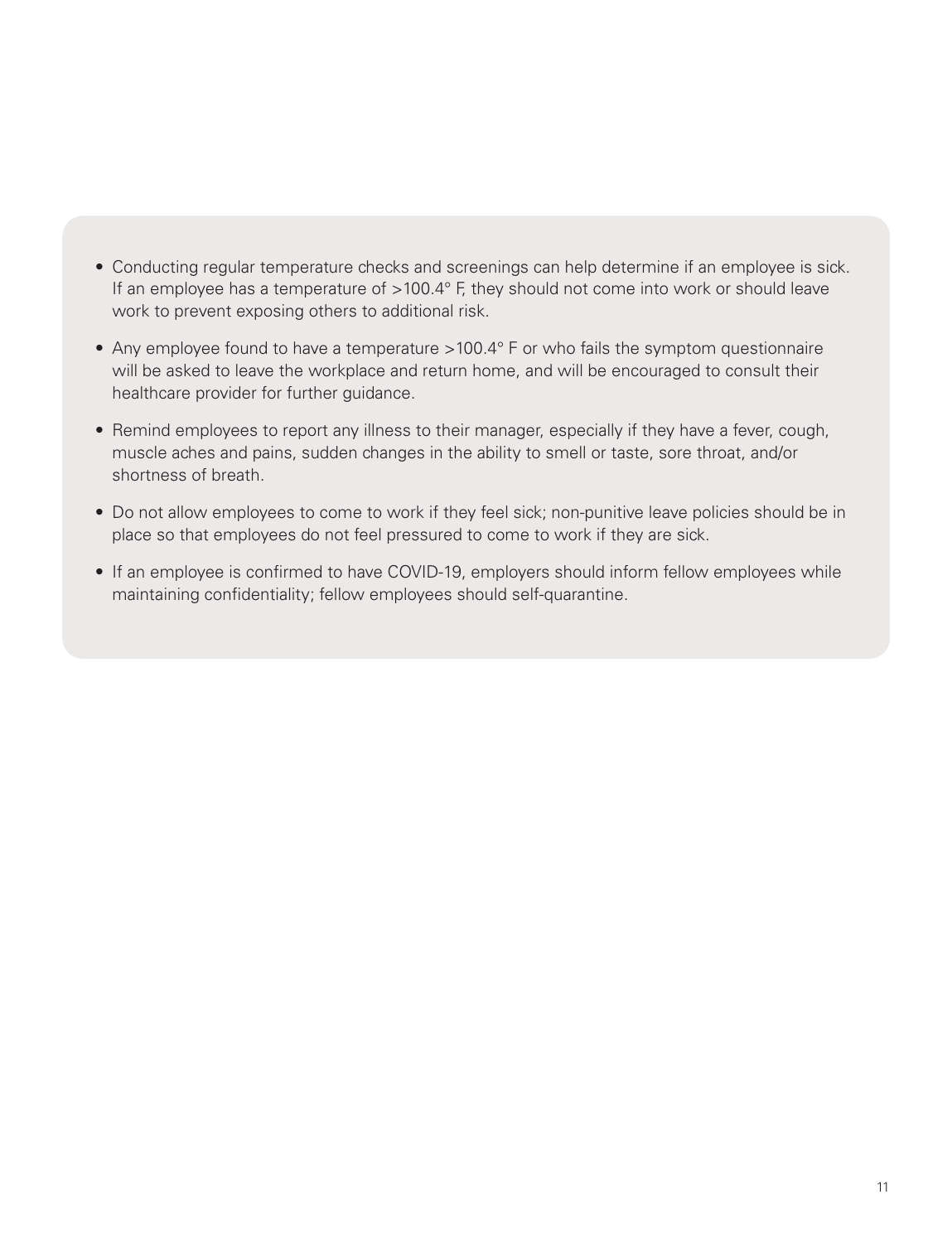# **COVID-19 Testing Overview**

*Prepared by Dr. James Napoli, Chief Medical Officer, Blue Cross Blue Shield of Arizona*

The use of accurate, reliable testing for both the diagnosis and detection of immunity related to the virus that causes COVID-19 remains a complicated and rapidly evolving situation. While testing is likely to become an important part of workplace safety, it is helpful to understand more about the current testing landscape.

As COVID-19 exposures are tracked in more detail and CDC guidance evolves, businesses will need to weigh the type, frequency, and costs of tests that may be valuable in adding to the safety of their work environments. At this point, there is no one clear answer on what testing environment will be best for your business. The BCBSAZ clinical teams are continually monitoring CDC guidance, and will provide resources and solutions as soon as they become available.

## **Summary**

**There are currently 831 different tests in the market today.** 

55% of the tests look for a Current Infection

*These are nucleic acid amplification tests (also called PCR tests), which look for viral RNA to indicate that the virus is present.* 

#### 45% of the tests look for a Previous Exposure

*These tests are looking for antibodies that indicate exposure to the virus.*

All tests must be administered by a healthcare provider, and any prescribed test must be approved by the U.S. Food and Drug Administration (FDA) or on a notification pathway and eligible for approval by the FDA and internally validated (at-home testing is currently exempted).

A "provider," according to the Department of Labor, is an individual who is licensed under applicable state law, who is acting within the scope of the provider's license, and who is directly responsible for providing care to a patient. During the COVID-19 emergency, The U.S. Department of Health and Human Services has authorized pharmacists to order and administer tests.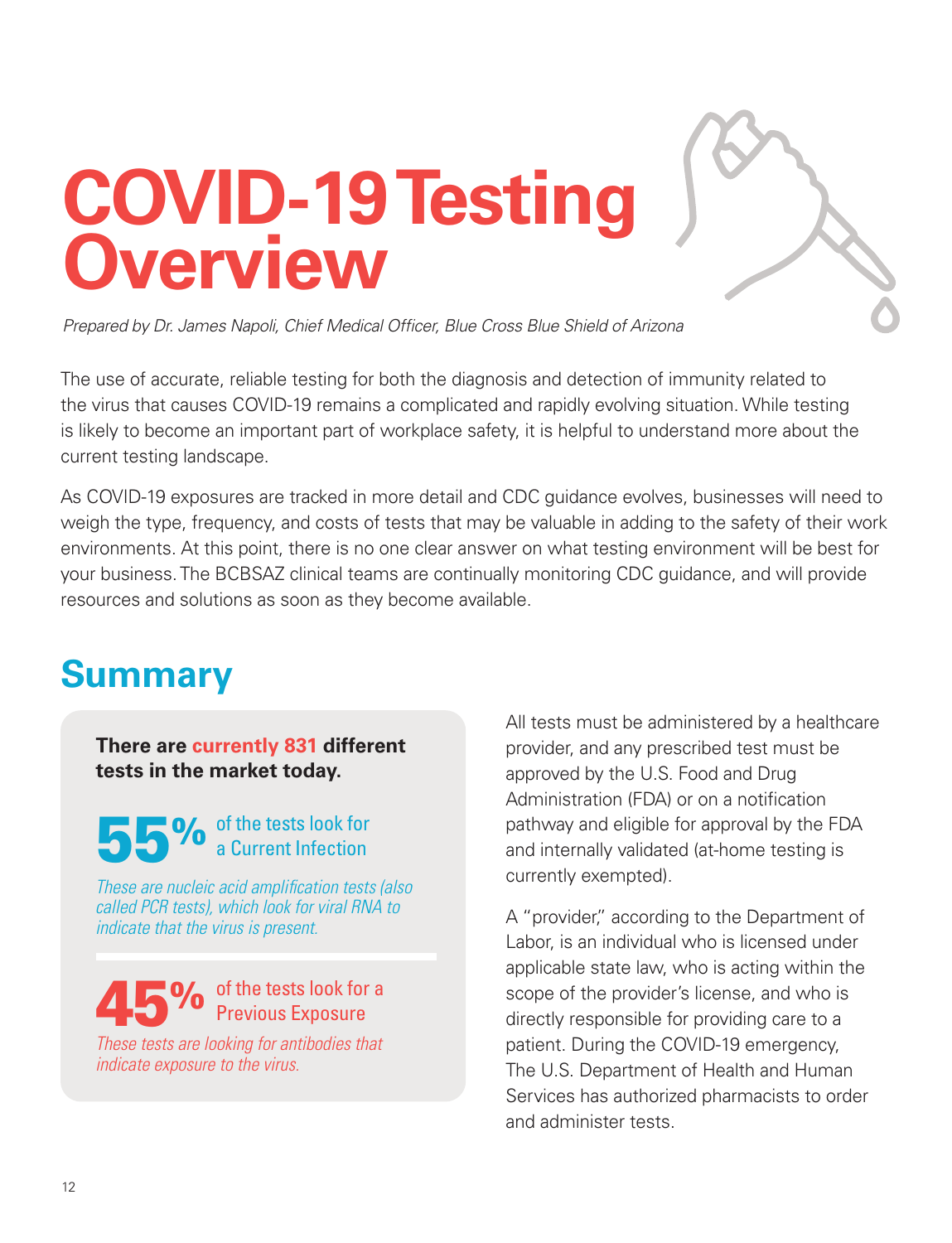## **Two Distinct Tests**

#### **RNA/PCR Testing for Current Infection**

The first test is a nucleic acid amplification test, sometimes referred to as a PCR test. It measures active copies of the virus and reveals if the person is shedding virus particles from an active infection. It can inform whether the person is infectious toward others. The sensitivity of this test is critical, as false negatives can be a problem. In this instance, a person could be told they are not infectious when in fact they are.

This non-invasive test is primarily done by taking a swab of the person's nose or throat. Tests that use saliva samples are quickly emerging for this test. In more severe cases, sampling can be done through an endoscopy of the lungs (i.e., broncho-alveolar lavage). Test samples can be sent to a central lab (24-hour turnaround minimum) or handled with point-of-care automated testing or CDC-type PCR lab kits, which can yield results much faster for point-of-care decision making.<sup>1</sup>

#### **Antibody Testing for Previous Exposure**

The second test is an immunoassay or antibody test. It can show whether someone has previously been exposed to the virus. If the test is given during an active infection, it can also show whether the person is mounting an immune response. It is not yet known whether exposure and recovery indicates immunity. The specificity of the test is critical, as false positives can be a problem. In this instance, a person could be told they have immunity to the disease when in fact they do not.

The test is performed with a blood serum test or a finger-stick blood sample. Test samples can be sent to a central lab (24-hour turnaround minimum), or handled with finger-stick or manual ELISA kits, which can yield results much faster for point-of-care decision making. The FDA policy for diagnostic testing issued on February 29, 2020, states, "Results from antibody testing should not be used as the sole basis to diagnose or exclude SARS-CoV-2 infection or to inform infection status." The FDA acknowledges that antibody testing limitations include:

- A positive result does not distinguish between a past and current infection.
- A positive result may be due to cross-reactivity with immunoglobulins from an infection due to a different virus.
- A negative result may occur because the test was conducted on an individual during the time between the initial infection and the synthesis of IgM or IgG.2

1. Kossakovski, Fedor, "This antibody test could offer a clearer picture of how the body responds to COVID-19." PBS News Hour, April 9, 2020.

<sup>2. &</sup>quot;Coronavirus (COVID-19) Update: FDA Authorizes First Test for Patient At-Home Sample Collection." U.S. Food and Drug Administration, April 21, 2020.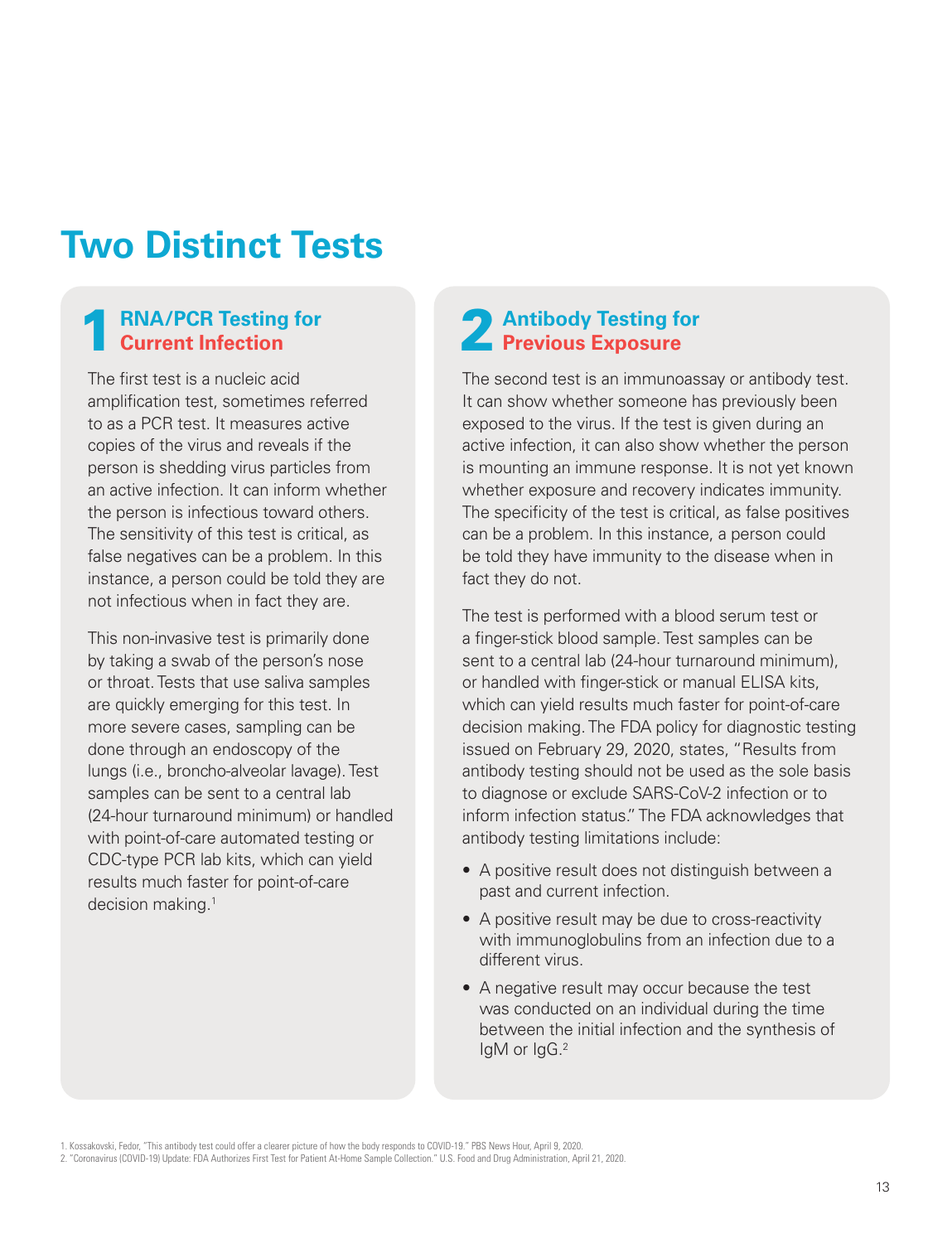# **Supporting Emotional Health**

The ways we live and work changed drastically in response to the COVID-19 pandemic. Having our regular routines disrupted wasn't—and isn't—easy.

A lot of people are experiencing fear and anxiety about their health or finances, or struggling with depression, boredom, or

frustration as a result of less social contact and fewer activities. Add to that the need to juggle homeschooling, activity planning, and caretaking, all while working, and our mental health can suffer.

BCBSAZ has resources to help employees care for their whole health as they return to work.

# **Mobilize AZ resources**

We invite you to share **MobilizeAZ.com** with your employees, a resource that brings together education, resources, and ideas to inspire health. In the Mental Health section, employees can learn about depression and anxiety, as well as get mind-fitness ideas to boost their whole health, including:

- Stress-management techniques
- Mood-boosting tips
- Self-care tips
- Support resources
- Mental health myths and realities

The Mobilize AZ<sup>SM</sup> resources will complete your holistic approach to welcoming your employees back to work. Visit **MobilizeAZ.com/mental-health** to learn more.



## **Q**sharecare

Download Sharecare®, the award-winning digital health and well-being app that helps people no matter where they are in their health journey.

#### **COVID-19 Resources**

Articles and videos are available to keep your employees informed about symptoms, treatment, and ways to avoid spreading the virus. Plus, the AskMD® COVID-19 symptom checker can help assess individual situations and give guidance on care.

#### **Unwinding Anxiety**

Now through August 31, BCBSAZ members and all Arizonans have access to the Unwinding Anxiety® app. This program combines neuroscience, mindfulness, and anti-anxiety tools to help you learn how to ride out stressful episodes and control anxiety.

Sign up and access the free Unwinding Anxiety program at **arizona.sharecare.com.**

Sharecare is an independent company contracted to provide this online program and/or services for BCBSAZ. Information provided by Sharecare is not a substitute for the advice or recommendation of your healthcare provider.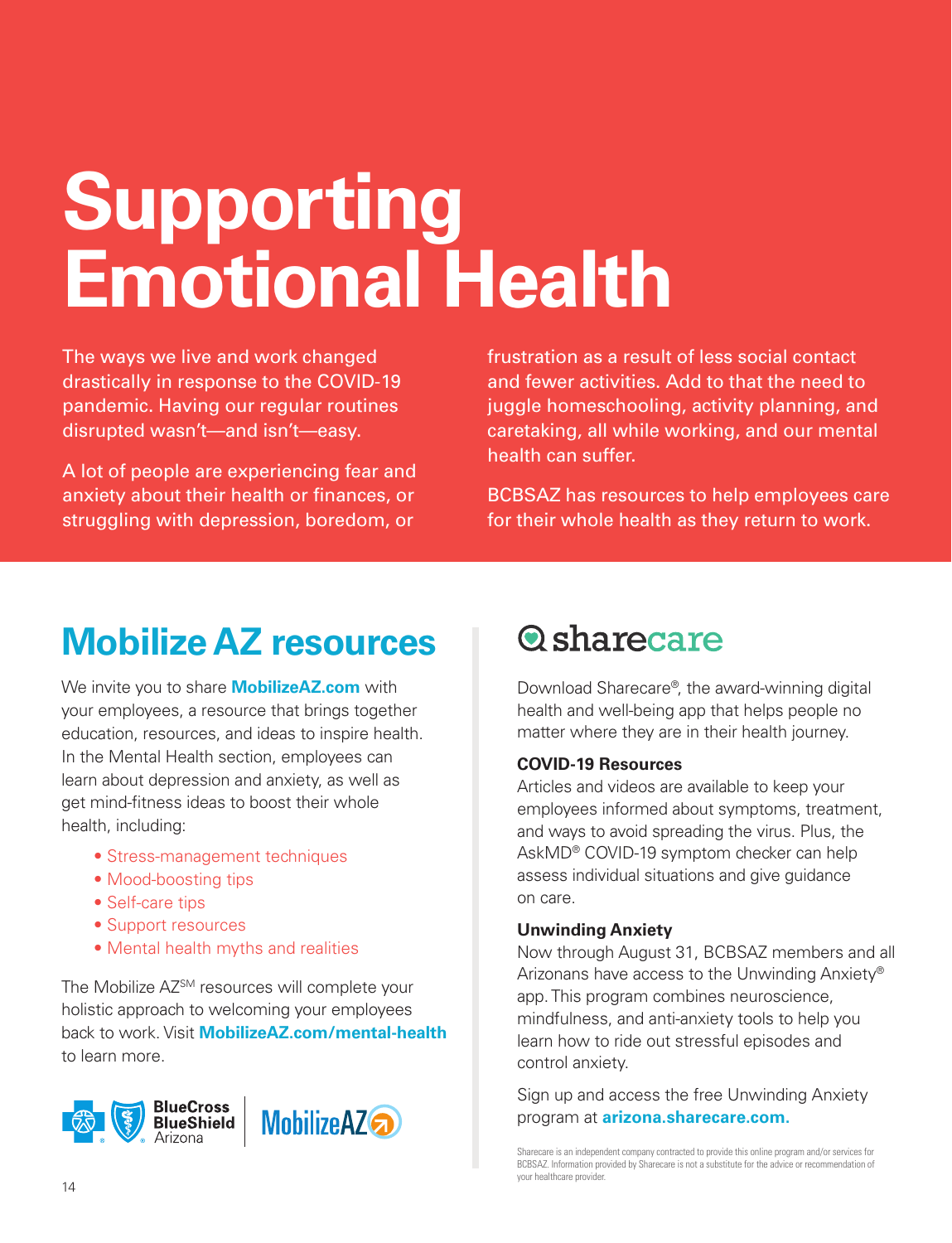# **Return to Work Personal Checklist**

#### **Upon returning to the office, here's a list of things to keep in mind:**

#### Provide signage at each public entrance to inform all employees and customers that they should:

| Wear a mask as you enter the building and in all common areas, including hallways and bathrooms. |
|--------------------------------------------------------------------------------------------------|
| You don't need to wear a mask when you're working at your desk as long as there is six feet of   |
| distance between desks.                                                                          |

Get your temperature checked prior to entering the building. The CDC considers a person to have a fever when they have a measured temperature of 100.4° F (38° C) or greater.

Continue to practice physical distancing (staying six feet away from one another).

Use virtual meetings whenever possible. If scheduling a face-to-face meeting, limit the in-person contact to 10 people or fewer. Continue to include virtual meeting options for those who are working from home.

Don't take the elevator if there are four or more people on it. (Stairs are a good alternative!)

Check campus maps for hand-sanitizer and sanitized-wipe stations so you can sanitize your hands and wipe down your workstation often.

Wash your hands often, for at least 20 seconds.

Sneeze or cough into a tissue, or into the bend of your elbow.

Do not shake hands or engage in any unnecessary physical contact.

If you aren't feeling well, stay home! Employees should stay home (or work from home) if they have taken simple medications (acetaminophen, ibuprofen, or aspirin) that might mask symptoms of infection.

#### **Key reminders:**

- Be physically, not socially, distant. Remember that we all need connection during this time, even if it's virtual. Reach out to someone today.
- Continue to do your part. Remember to wear your mask, keep six feet apart, wash your hands, and follow other **CDC guidelines.**
- Take care of yourself. Remember that stress and anxiety can really take a toll on your mental and physical health. Exercising, eating well, and doing things you enjoy all help to relieve stress and keep you healthy.